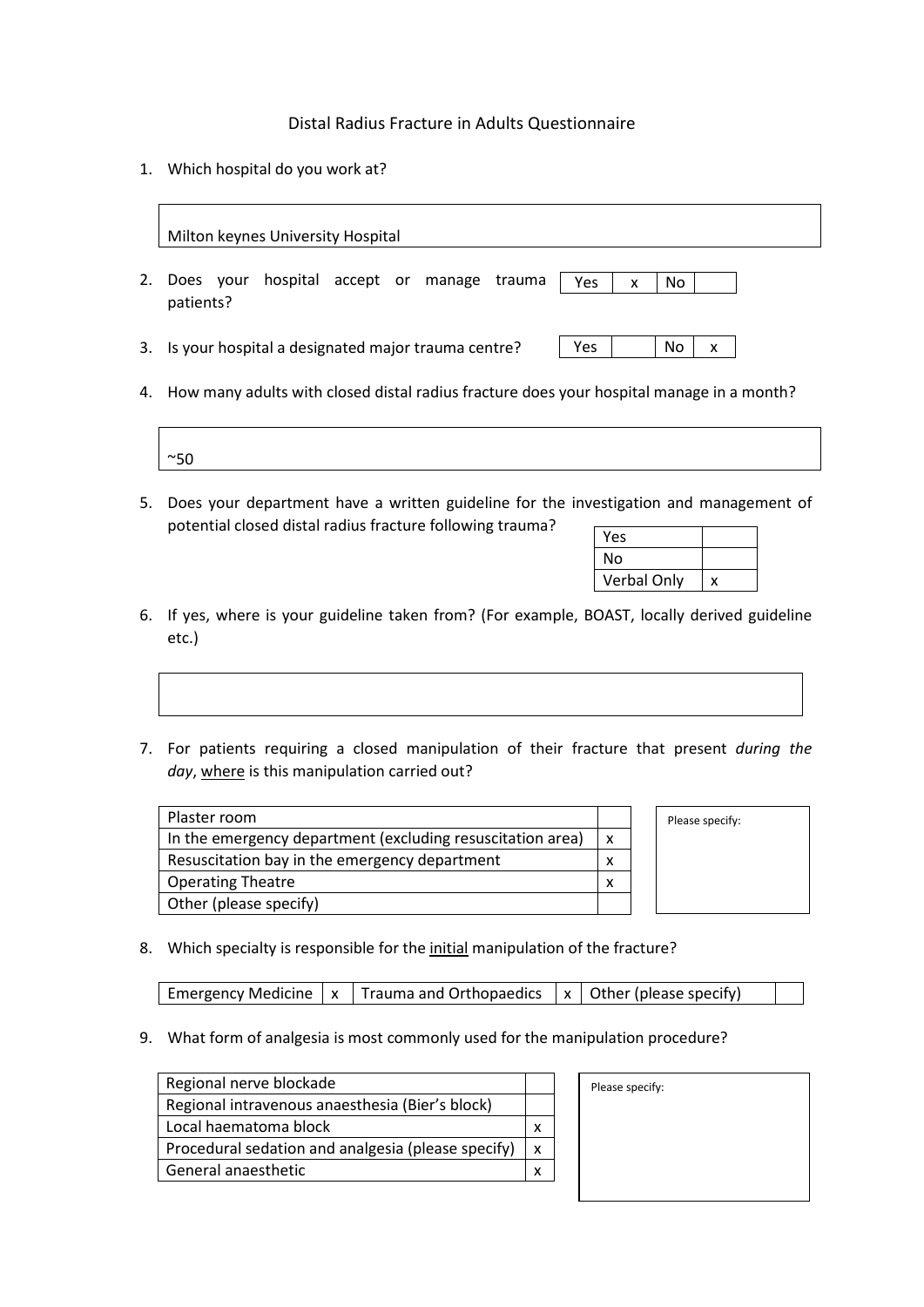No specific method of analgesia specified

10. If a Bier's block is performed, which specialty performs the Bier's block?

| <b>Emergency Medicine</b> | Anaesthetics           |  |
|---------------------------|------------------------|--|
| Trauma and Orthopaedics   | Other (please specify) |  |

- 11. What grade of doctor is most commonly responsible for performing the Bier's Block?
- 12. For patients requiring a closed manipulation of their fracture that present *overnight*, where is this manipulation carried out?

| Plaster room                                                         |  |  |  |  |
|----------------------------------------------------------------------|--|--|--|--|
| In the emergency department (excluding resuscitation $\vert x \vert$ |  |  |  |  |
| area)                                                                |  |  |  |  |
| Resuscitation bay in the emergency department                        |  |  |  |  |
| <b>Operating Theatre</b>                                             |  |  |  |  |
| Other (please specify)                                               |  |  |  |  |
| Manipulation not carried out overnight                               |  |  |  |  |

| Please specify: |  |
|-----------------|--|
|                 |  |
|                 |  |
|                 |  |
|                 |  |

Please specify:

13. Overnight, which specialty is responsible for the initial manipulation of the fracture?

| <b>Emergency Medicine</b> | Manipulation not carried out overnight |  | Please specify: |
|---------------------------|----------------------------------------|--|-----------------|
| Trauma and Orthopaedics   | Other (please specify)                 |  |                 |

14. Overnight, what form of analgesia is used for the manipulation procedure?

| Regional nerve blockade                         |   |
|-------------------------------------------------|---|
| Regional intravenous anaesthesia (Bier's block) |   |
| Local haematoma block                           | x |
| Procedural sedation (please specify)            | x |
| General anaesthetic                             | x |
| No specific method of analgesia specified       |   |
| Manipulation not carried out overnight          |   |

| Please specify: |  |
|-----------------|--|
|                 |  |
|                 |  |
|                 |  |
|                 |  |
|                 |  |
|                 |  |
|                 |  |

15. If patients do not receive manipulation out-of-hours where and when do they return?

| Where                       |              | When                                      |  |
|-----------------------------|--------------|-------------------------------------------|--|
| <b>Emergency Department</b> | $\mathsf{x}$ | Following morning                         |  |
| Fracture clinic             |              | Next working day                          |  |
|                             |              | (i.e. on Monday if seen over the weekend) |  |
| Plaster room                |              | Next available routine fracture clinic    |  |

Within 24 hours